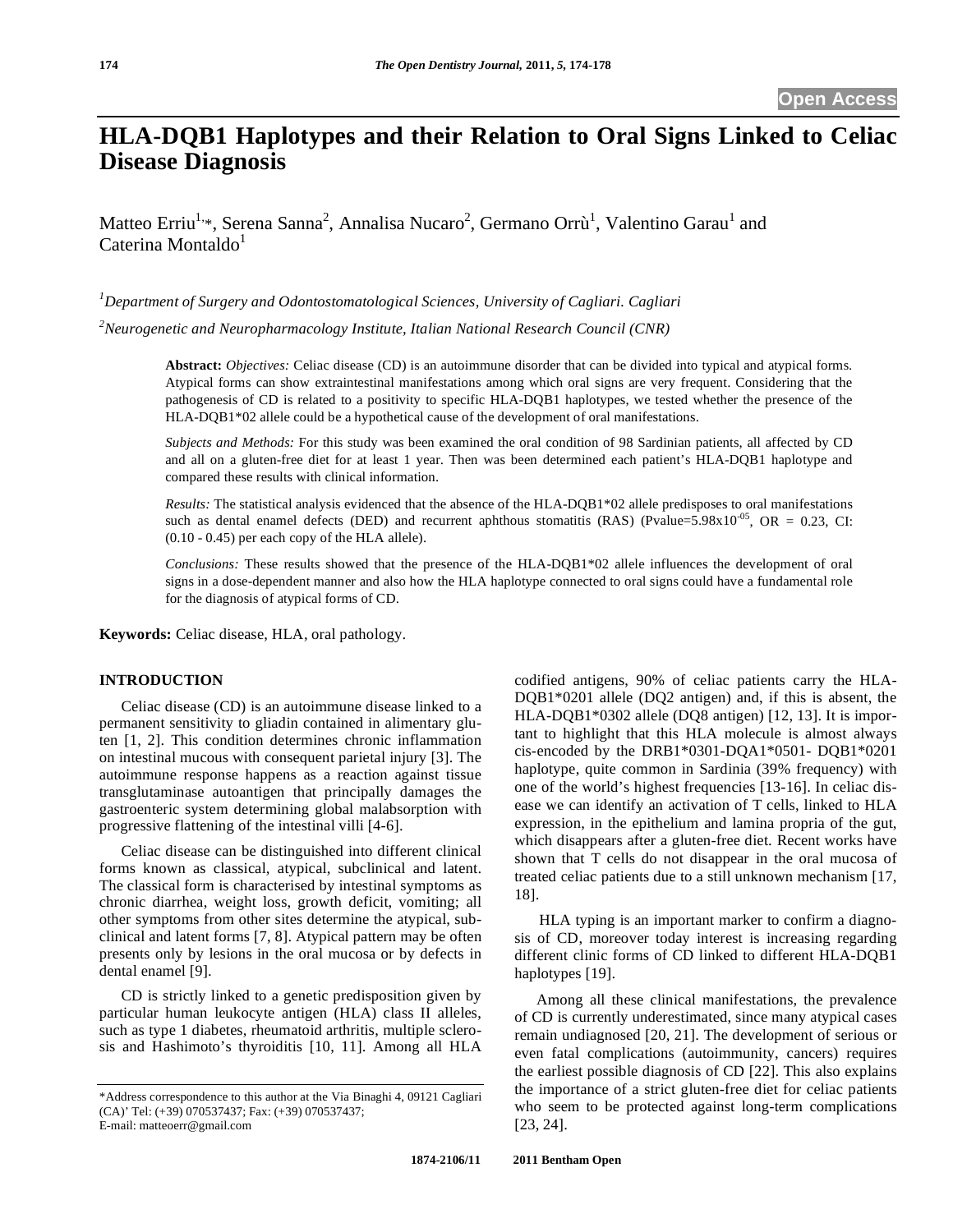**Table 1. Classification of Systemic Enamel Defects in Celiac Disease, (29)** 

| Grade I   | Defects in colour of enamel: single or multiple<br>cream, yellow or brown opacities  |
|-----------|--------------------------------------------------------------------------------------|
| Grade II  | Slight structural defects: rough enamel surface,<br>horizontal grooves, shallow pits |
| Grade III | Evident strucutral defects: deep horizontal grooves,<br>large vertical pits          |
| Grade IV  | Severe structural defects: shape of the tooth may be<br>changed                      |

Oral signs are most frequently CD symptoms, linked to atypical forms, and are represented principally by recurrent aphthous stomatitis (RAS) and dental enamel defects (DED) [6, 9, 25, 26]. The aim of this study is to investigate about a possible correlation between the presence of specific HLA alleles with the presence or absence of RAS and DED.

## **MATERIALS AND METHODS**

### **Subjects**

For this study were analysed 98 celiac patients (23 males and 75 females), with a medium age of 35.92 years (range 7 - 77 years). All patients were typed for anti-gluten antibodies (AGA, both IgA and IgG) and antiendomysial antibody (EMA). Intestinal damage has been graded according to the Marsh classification (type 3, type 2 and type 1). In order to reduce possible confounding effects or intestinal damage due to diseases other than celiac disease, patients with the type 1 and 2 of the classification were excluded before the study. For all participants the diagnosis of CD was stablished by demonstration of enteropathy with type 3 villous atrophy in a small bowel biopsy and all patients had been on a gluten-free diet for at least 1 year. Furthermore, all patients responded to a gluten-free diet, as evaluated upon further regular annual follow-ups.

An anamnestic and diagnostic case study was compiled for each patient to indicate the past or present presence of celiac oral signs, such as RAS and DED [6, 25, 26]. DED were graded 0 to IV according to Aine's classification [27- 29] (Table **1**) while RAS linked to CD was determined by the investigation as the past presence of frequently aphtous lesions *described by patients as the presence of one or more ulcers at the same time recurring at least 2 times a month*, in the period before the gluten-free diet, and never more returned after 1 month of diet. *The presence of these lesions was verified by evaluating the medical records of first admission*.

At the time of examination, all participants were informed about the research and its purpose and gave their informed consent in accordance with the ethical standards of the Helsinki Declaration of 1975. Oral brushing was subsequently carried out on all patients, obtaining a sample for DNA extraction allowing the determianation of the HLA-DQB1 haplotype using the conventional PCR method [30].

## **PCR Technique and Determination of HLA-DQB1 Genotype**

To perform the PCR for each sample, a Kit formed from a pre-formed MIX and eight couples of primers was used. Positivity or negativity of amplification performed for each couple allows the HLA-DQB1 genotype to be determined [25-26]. This set of primers will positively identify the HLA-DQB1 alleles corresponding to the serologically defined series HLA-DQ2, DQ3, DQ4, DQ5, DQ6, DQ7, DQ8 and DQ9, thus all combinations of DQB1 can be readily identified. DQ4, DQ5 and DQ6 were uniquely identified, whereas the DQ2 specificity was amplified by three primer mixes, DQ7 and DQ9 specificities were amplified by two primer mixes, DQ3 and DQ8 specificities were amplified by four primer mixes.

On the contrary, on examining the eight primer mixes with corresponding amplified DQB1 alleles, the first primer mix amplified allele group DQB1\*05, the second amplified allele group DQB1\*06, the third, the fourth and the sixth amplified allele group DQB1\*02, the fourth, the fifth, sixth and seventh amplified allele group DQB1\*03 and the eighth amplified allele group DQB1\*04.

For all the alleles, the reaction was performed in 10.08 μl reaction volumes using the mixture according to the manufacturer's instructions. The mixture contained 3 μl of master mix, 5 μl of DNAsi-RNAsi free water, 0.08 μl of Taq polymerase and 2 μl of DNA suspension, this was put into a tube containing the lyophilized primer pair. The thermocycler profile was as follows: an initial denaturation at 94° C for 2 min; 10 cycles consisting of 94°C for 10 sec and 65° C for 1 min and finally 20 cycles consisting of 94° C for 10 sec, 61° C for 1 min and 72° C for 30 sec. PCR products were analysed by electrophoresis on an agarose gel.

#### **Statistical Analysis**

To test the relation between the HLA haplotype and the presence of oral signs, we used a logit regression model where the outcome variable represents the presence (or absence) of the specific oral sign to be tested (DED , RAS, or both). A variable was then coded with values 0, 1 or 2 if the individual carried no, one or two copies of the HLA-DQB1\*02 allele, respectively.

#### **RESULTS**

Among the 98 patients included in this study, 38.8% (38 persons) were affected by RAS before the gluten-free diet and 28.6% (28 patients) presented DED. Grade I type enamel defects were the only diagnosed. In total 61.2% (60 patients) of the patients showed one or more oral signs (Fig. **1**).

The majority of the patients carried one (48.0%) or two (33.7%) copies of the HLA-DQB1\*02 allele, whereas 18.3% did not carry this allele. Interestingly, we observed that most of the patients carrying one of two copies of the HLA-DQB1\*02 allele did not show DED, and this observation was statistically significant (P=0.0003, see Table **2**). Similarly, the presence of at least one copy of the HLA allele correlates with a lower frequency of RAS (P=0.002,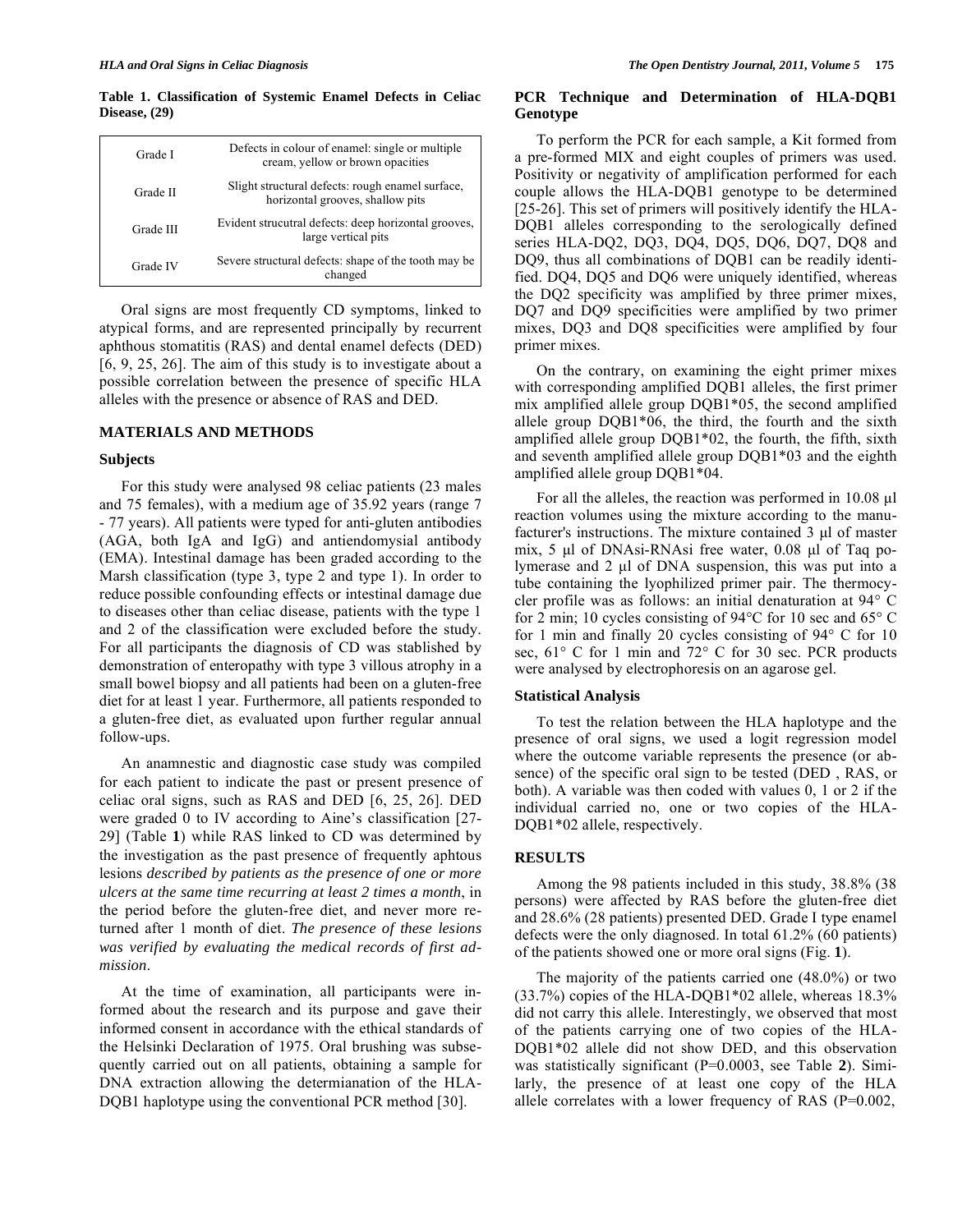

**Fig. (1).** Distribution of DED and RAS among the 98 examined patients.

**Table 2. This Table Summarizes the Distribution of the HLA-DBQ\*02 Haplotype Among Individuals Affected by DED, or RAS, or by One of these Two. For Each Oral Sign Tested, We Reported the p-Value and the Odds Ratio for Each Copy of the HLA Allele** 

| Copies of the HLA-DBQ*02 | <b>N</b> Affected | <b>N</b> Unaffected | Affected% | Unaffected% | <b>OR</b><br>$(CI - 2.5 - 97.5)$ | Pvalue         |  |  |
|--------------------------|-------------------|---------------------|-----------|-------------|----------------------------------|----------------|--|--|
| <b>DED</b>               |                   |                     |           |             |                                  |                |  |  |
| $\mathbf{0}$             | 12                | 6                   | 0.428     | 0.085       |                                  |                |  |  |
|                          | 12                | 35                  | 0.428     | 0.500       |                                  |                |  |  |
| $\overline{2}$           | 4                 | 29                  | 0.142     | 0.414       |                                  |                |  |  |
|                          |                   |                     |           |             | $0.25(0.11-0.51)$                | 0.0003         |  |  |
| <b>RAS</b>               |                   |                     |           |             |                                  |                |  |  |
| $\mathbf{0}$             | 12                | 6                   | 0.315     | 0.100       |                                  |                |  |  |
|                          | 19                | 28                  | 0.500     | 0.467       |                                  |                |  |  |
| 2                        | $\tau$            | 26                  | 0.185     | 0.433       |                                  |                |  |  |
|                          |                   |                     |           |             | $0.37(0.18 - 0.68)$              | 0.002          |  |  |
| <b>DED</b> or RAS        |                   |                     |           |             |                                  |                |  |  |
| $\mathbf{0}$             | 18                | $\overline{0}$      | 0.340     | 0.000       |                                  |                |  |  |
| 1                        | 24                | 23                  | 0.453     | 0.676       |                                  |                |  |  |
| $\overline{2}$           | 11                | 22                  | 0.207     | 0.324       |                                  |                |  |  |
|                          |                   |                     |           |             | $0.23(0.10-0.45)$                | $5.98x10^{-5}$ |  |  |

see Table **2**). The statistical evidence was stronger when considering both oral signs. Indeed, all individuals who did not carry a copy of the HLA-DQB1\*02 allele presented RAS or DED  $(P=5.98x10^{-5}$ , see Table 2 and Fig. 2), while no appreciable difference was observed between those carrying one or two copies.

## **DISCUSSION**

For modern medicine, genetic screening is becoming more important thanks to major advances in research into pathology etiology. Nowadays HLA is one of the most studied genetic loci because it is linked to many genetic diseases; among these,celiac disease is an important candidate for public health newborn genetic screening based on HLA-DQ alleles [31].

Genetic screening on HLA locus linked to celiac development will primarily eliminate the further need for the 60% of the population lacking the DQ2 and DQ8 antigens to undergo serial autoantibody testing but the aim of this work was to show how HLA could be important not just for obtaining an "exclusion diagnosis" [32, 33].

In recent years, the increasing detection of atypical forms of CD, has made it necessary to find more precise early diagnostic methods that permit the underlying part of the "celiac iceberg "to be discovered [21, 34]. In this study on 98 CD patients from Sardinia we evaluated the possible relationship between the HLA haplotype and the development of oral diseases to verify the value of these oral signs as diagnostic instruments of CD. We observed that the absence of the HLA-DQB1\*02 allele is associated with the presence of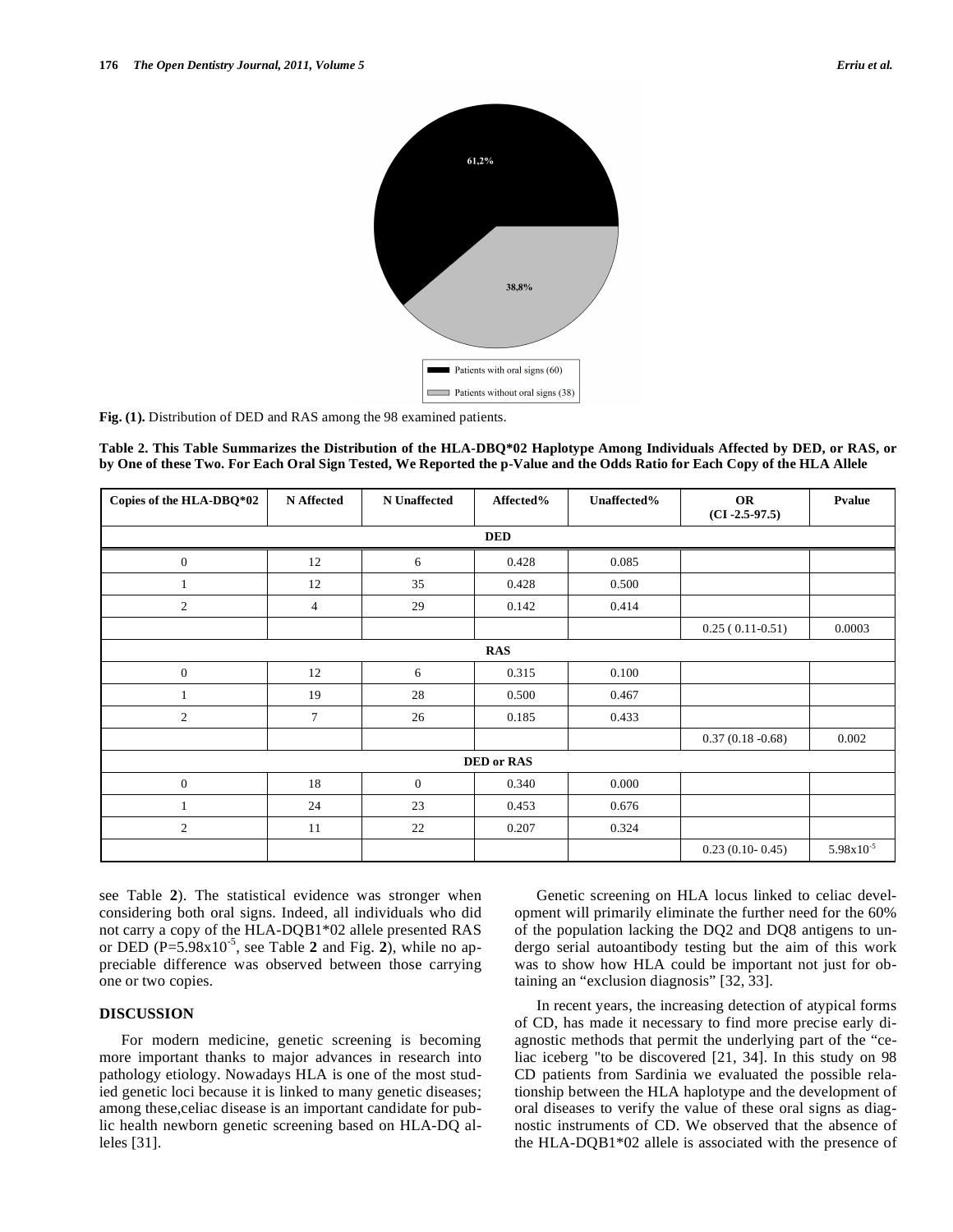

**Fig. (2).** Visual representation of HLA-DBQ\*02 haplotype distribution (2 = Homozygosis, 1 = Eterozygosis, 0 = allele's absence) between individuals affected or unaffected by DED or RAS. If the DQ2 antigen is absent the 100% of patients show at least one signs between DED and RAS.

at least RAS or DED, while no appreciable difference was observed between those carrying one or two copies. To explain these results, anaylsis on the binding capacity to the pocket of HLA-DQ2 or HLA-DQ8 molecules on antigenpresenting cells [35] must be carried out. CD immunitary reactions are linked to the relationship established by this complex and CD4+ T cells causing tissue damage in the intestinal mucosa. This tissue damage seems to be correlated to an increasing presentation of gluten epitopes to T cells associated to the presence of the HLA heterodimer DQB1\*02 which differ in their peptide binding affinity for gluten peptides [36]. This data explain why DQ2 homozygosis in intestinal mucosa is linked to a more marked intestinal flattening of the villi [13]; faced with these results we need to understand why the oral mucosa seem to have opposite behaviour.

This different response could be explained by the immunological and histological differences between the small intestine and the gut. The pathological alterations linked to celiac disease are correlated to T-cell activity in the presence of gliadin-derived peptide. This mechanism is well studied in the small intestine, where lymphocytes induce mucosal damage while the exact pathogenetic mechanism that leads to the development of lesions in the oral mucosa is still unknown.

There are many hypotheses about the different responses of intestinal or oral mucosa. The existence of different gliadin peptides that could provoke an immunological reaction depending on different anatomic or histological areas, the activity of oral bacteria as first participants in the enzymatic

degradation of gliadin or the histological differences between the intestinal mucosal epithelium, consisting of single layered cuboidal cells compared to the stratified epithelium of the oral mucosa, which could explain the different concentration of gliadin-derived peptide [37, 38]. More accurate estimation and confirmation of the effect of specific HLA alleles require further evaluation in a larger sampling paying particular attention to the possible interaction of HLA loci with other genes (gene-gene interaction) [39]. Any possible further study could also focus on the application of more rapid, though more expensive, methods to obtain the HLA haplotype such as PCR-realtime [40].

Overall, our results suggest that genetic predisposition at the HLA-DQB1 locus, influences the formation of celiac oral signs in CD and could become a fundamental test for recognising underlying celiac forms. In conclusion, further studies will be necessary to establish if the role of oral pathology can be significant in identifying latent and atypical forms of celiac disease.

## **ACKNOWLEDGEMENTS**

The authors received no specific funding for this article, and declare that no competing interests exist.

#### **CONFLICT OF INTEREST**

None Declare.

#### **REFERENCES**

- [1] Clemente MG, De Virgiliis S, Kang JS, *et al*. Early effects of gliadin on enterocyte intracellular signalling involved in intestinal barrier function. Gut 2003; 52(2): 218-23.
- [2] Dieterich W, Schuppan D. Is gliadin harmful from the first morsel? Dig Liver Dis 2007; 39(10): 917-21.
- [3] Alaedini A, Green PH. Narrative review: celiac disease: understanding a complex autoimmune disorder. Ann Intern Med 2005; 142(4): 289-98.
- [4] Barker JM, Liu E. Celiac disease: pathophysiology, clinical manifestations, and associated autoimmune conditions. Adv Pediatr 2008; 55: 349-65.
- [5] Losowsky MS. A history of coeliac disease. Dig Dis 2008; 26(2): 112-20.
- [6] Pastore L, Campisi G, Compilato D, Lo Muzio L. Orally based diagnosis of celiac disease: current perspectives. J Dent Res 2008; 87(12): 1100-7.
- [7] Cassinotti A, Birindelli S, Clerici M, *et al*. HLA and autoimmune digestive disease: a clinically oriented review for gastroenterologists. Am J Gastroenterol 2009; 104(1): 195-217; quiz 194, 218.
- [8] Ludvigsson JF, Brandt L, Montgomery SM. Symptoms and signs in individuals with serology positive for celiac disease but normal mucosa. BMC Gastroenterol 2009; 9: 57.
- [9] da Silva PC, de Almeida Pdel V, Machado MA, *et al*. Oral manifestations of celiac disease: A case report and review of the literature. Med Oral Patol Oral Cir Bucal 2008; 13(9): E559-62.
- [10] Schuppan D, Junker Y, Barisani D. Celiac disease: from pathogenesis to novel therapies. Gastroenterology 2009; 137(6): 1912-33.
- [11] Kapitany A, Toth L, Tumpek J, *et al*. Diagnostic significance of HLA-DQ typing in patients with previous coeliac disease diagnosis based on histology alone. Aliment Pharmacol Ther 2006; 24(9):1395-402.
- [12] Hunt KA, van Heel DA. Recent advances in coeliac disease genetics. Gut 2009; 58(4): 473-6.
- [13] Jores RD, Frau F, Cucca F, *et al*. HLA-DQB1\*0201 homozygosis predisposes to severe intestinal damage in celiac disease. Scand J Gastroenterol 2007; 42(1): 48-53.